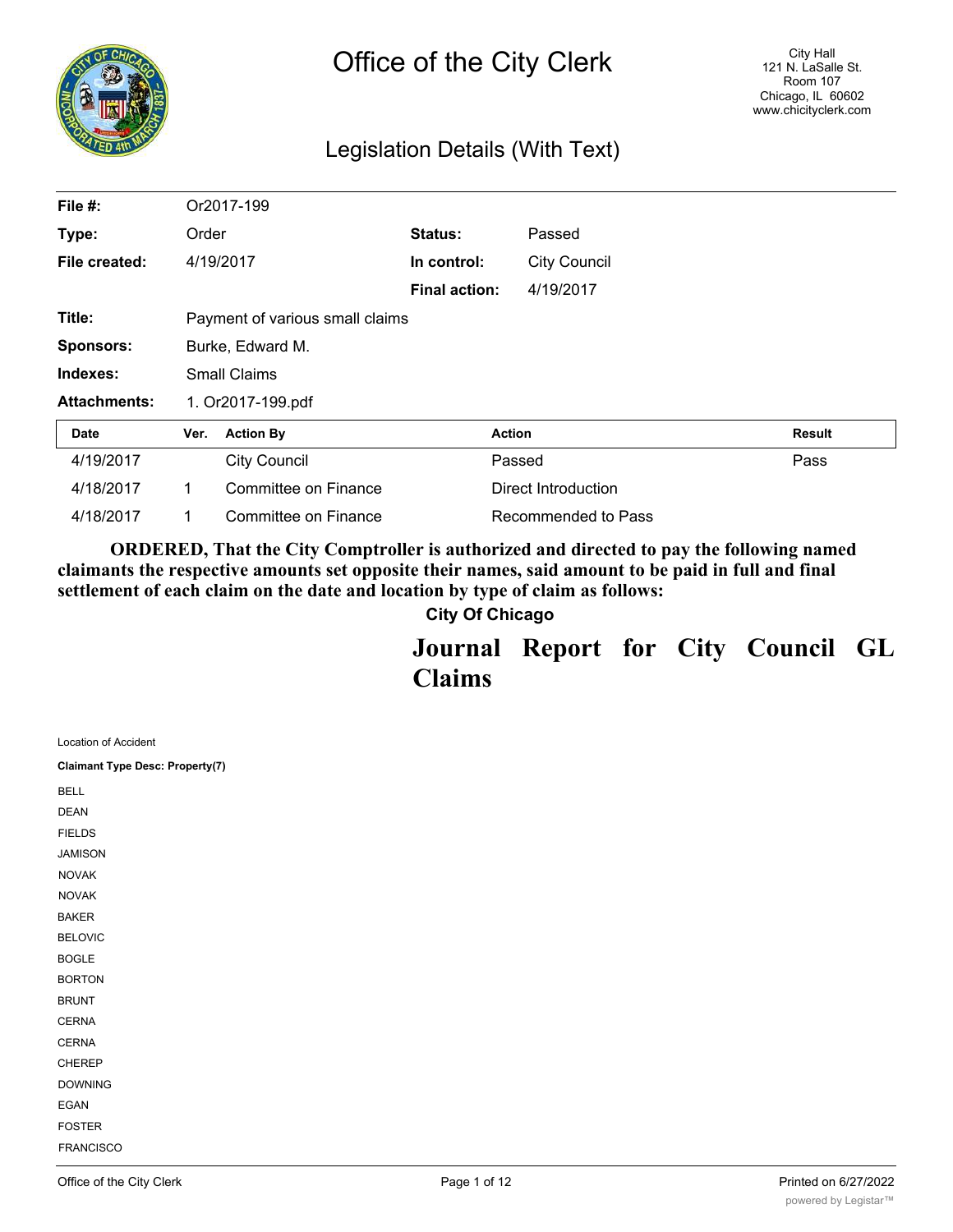FRYMAN

FULTON

GOLDSMITH

GOLDSMITH

GONZALEZ

GONZALEZ

GONZALEZ

GREENE

#### **Total of Split Claims: Claimant Type Desc: Vehicle(8)**

MELIA ISABEL THOMAS AARON ERMA JORGE JORGE JOHN RHETT DINA SID CHARLENE TIMOTHY CHAD JANICE JANICE ALEXANDRA JUAN MAGDALENA ERIC 1522 W SCHOOL 1740 N. LOTUS AVE 5551 WQUINCY 7558 S WABASH AVE 2245 W BELDEN AVE 2245 W BELDEN AVE

Amount \$2,532 19

1150 INCA ST 841 N MAY ST 175 N HARBOR DR 48 N BRANCH RD 2009 W. 68th St. 4418 N SAWYER AVE 4418 N SAWYER AVE 13248 SOUTH AVENUE N 1446 S. MICHIGAN AVE 10529 S MILLARD AVE 3539 N FREMONT ST 4119 W21ST PLACE 1321 W. ARDMOREAVE 1781 W ALTGELD ST 327 N DEERE PARK DR 327 N DEERE PARK DR 4551 W. DEMING PLACE 3937 S CAMPBELL AVE 10450 S.AVE. N 1300 W. ARDMORE

CHICAGO CHICAGO CHICAGO CHICAGO CHICAGO CHICAGO

| <b>DENVER</b> | ററ |
|---------------|----|
| CHICAGO       | П. |
| CHICAGO       | IL |
| NORTHFIELD    | IL |
| CHICAGO       | IL |
| CHICAGO       | IL |
| CHICAGO       | П. |
| CHICAGO       | П. |
| CHICAGO       | П. |
| CHICAGO       | П. |
| CHICAGO       | IL |
| CHICAGO       | н. |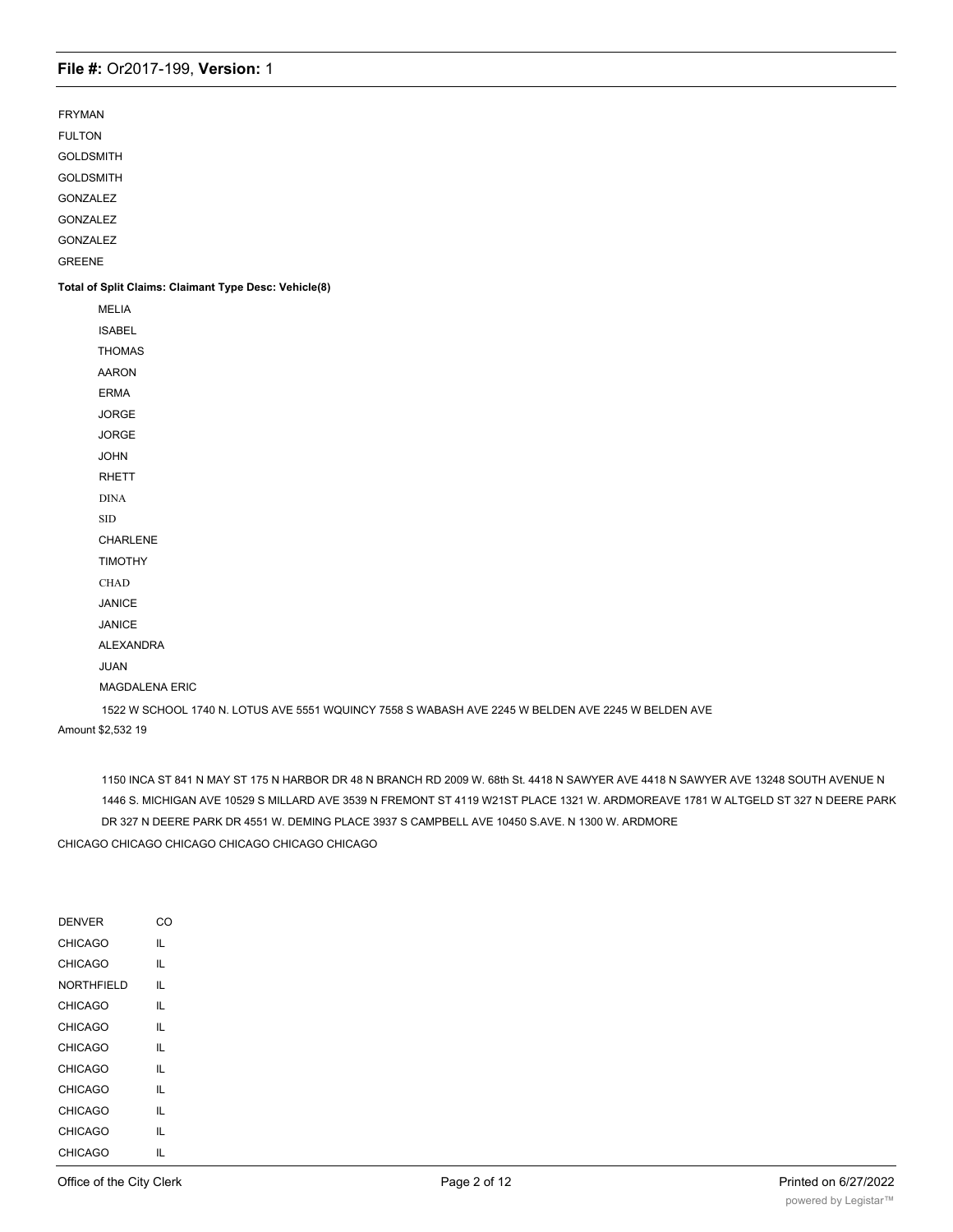| CHICAGO          | $\mathsf{IL}$                                                     |  |
|------------------|-------------------------------------------------------------------|--|
| CHICAGO          | $\mathsf{IL}$                                                     |  |
| HIGHLAND PARK IL |                                                                   |  |
| HIGHLAND PARK IL |                                                                   |  |
| CHICAGO          | IL                                                                |  |
| CHICAGO          | IL                                                                |  |
| CHICAGO          | $\mathsf{IL}$                                                     |  |
| CHICAGO          | IL                                                                |  |
|                  | 60657 60639 60644 60619 60647 60647                               |  |
|                  |                                                                   |  |
|                  |                                                                   |  |
|                  |                                                                   |  |
| 80204            |                                                                   |  |
| 60642            |                                                                   |  |
| 60601            |                                                                   |  |
| 60093            |                                                                   |  |
| 60636            |                                                                   |  |
| 60625            |                                                                   |  |
| 60625            |                                                                   |  |
| 60633            |                                                                   |  |
| 60605            |                                                                   |  |
| 60655            |                                                                   |  |
| 60657            |                                                                   |  |
| 60623            |                                                                   |  |
| 606603465        |                                                                   |  |
| 60614            |                                                                   |  |
| 60035            |                                                                   |  |
| 60035            |                                                                   |  |
| 60639            |                                                                   |  |
| 60632            |                                                                   |  |
| 60617            |                                                                   |  |
| 60660            |                                                                   |  |
|                  | 08/10/2015 07/01/2016 11/11/2016 09/09/2015 11/03/2016 11/03/2016 |  |
|                  |                                                                   |  |

01/29/2016 10/13/2016 12/16/2015 01/21/2017 11/09/2015 12/02/2015 12/02/2015 09/08/2014 02/07/2017 12/09/2016 03/05/2016 05/03/2016 11/14/2016 01/14/2016 02/29/2016 02/29/2016 07/12/2016 04/28/2016 01/26/2016 09/12/2016 \$177.19 S461 25 S656 25 S750 00 \$221 04 \$266.46

\$101.17 \$500.27 S1,767.30 S294.25 \$1,081.51 \$50.00 \$913 34 \$107 00 \$858 23 S98 99 \$31 89 \$136 18 S1.098 17 S493 49 \$30.75 \$50 00 \$35.00 \$975.22 \$640.00 \$402 05 Claimant Claimant Claimant Claimant Claimant DEPARTMENT OF REVENUE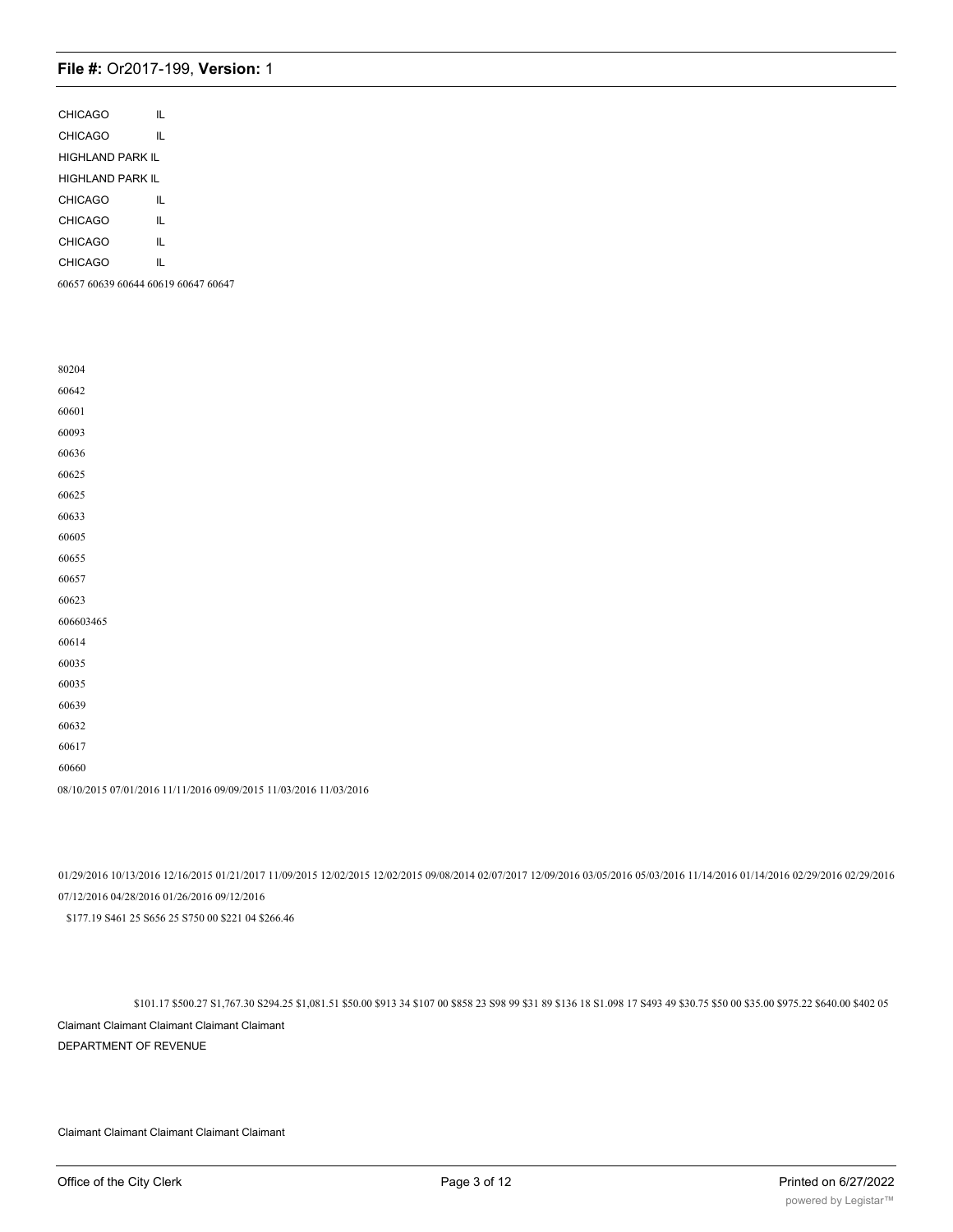| DEPARTMENT OF REVENUE                                                                         |
|-----------------------------------------------------------------------------------------------|
| Claimant                                                                                      |
| Claimant                                                                                      |
| Claimant                                                                                      |
| Claimant                                                                                      |
| Claimant                                                                                      |
| Claimant                                                                                      |
| Claimant                                                                                      |
| Claimant                                                                                      |
| Claimant                                                                                      |
| DEPARTMENT OF REVENUE                                                                         |
| Claimant                                                                                      |
| Claimant                                                                                      |
| Claimant                                                                                      |
| Claimant                                                                                      |
| 1522 W SCHOOL 1740 N LOTUS AVE 5553 WQUINCY 7558 S WABASH 2245 W BELDEN AVE 2245 W BELDEN AVE |

1403 N ROCKWELL 500 N MILWAUKEE 155 N HARBOR DR 3559 W MONTROSE 2009W68TH ST 3242 W BELLE PLAINE AVE 3242 W BELLE PLAINE AVE 11401 STORRENCE 4042 S MICHIGAN AVE 7855 S KEDZIE AVE 1204 W. ADDISON 3703 W HARRISON 1305 W EARLY AVE 2730 N ASHLAND 166 W SUPERIOR ST 166 W SUPERIOR ST 4939 W FULLERTON 4637 S HOMAN 2421 E 103rd ST. 1349 W ROSEDALE

City Of Chicago - Confidential

Last Name GUIAB HALLIDAY HERMANEK KIM KNUDSEN LANGSTON LAPORTA LARSEN LEWIS LOVEJOY MARKS MARKS MENDOZA MODSHIEDLER MORGAN MOSQUEDA NKEMENA O'NEAL OLTEANU PHELAN POHL REAHL REAHL REYNOSO ROSEN SALERNO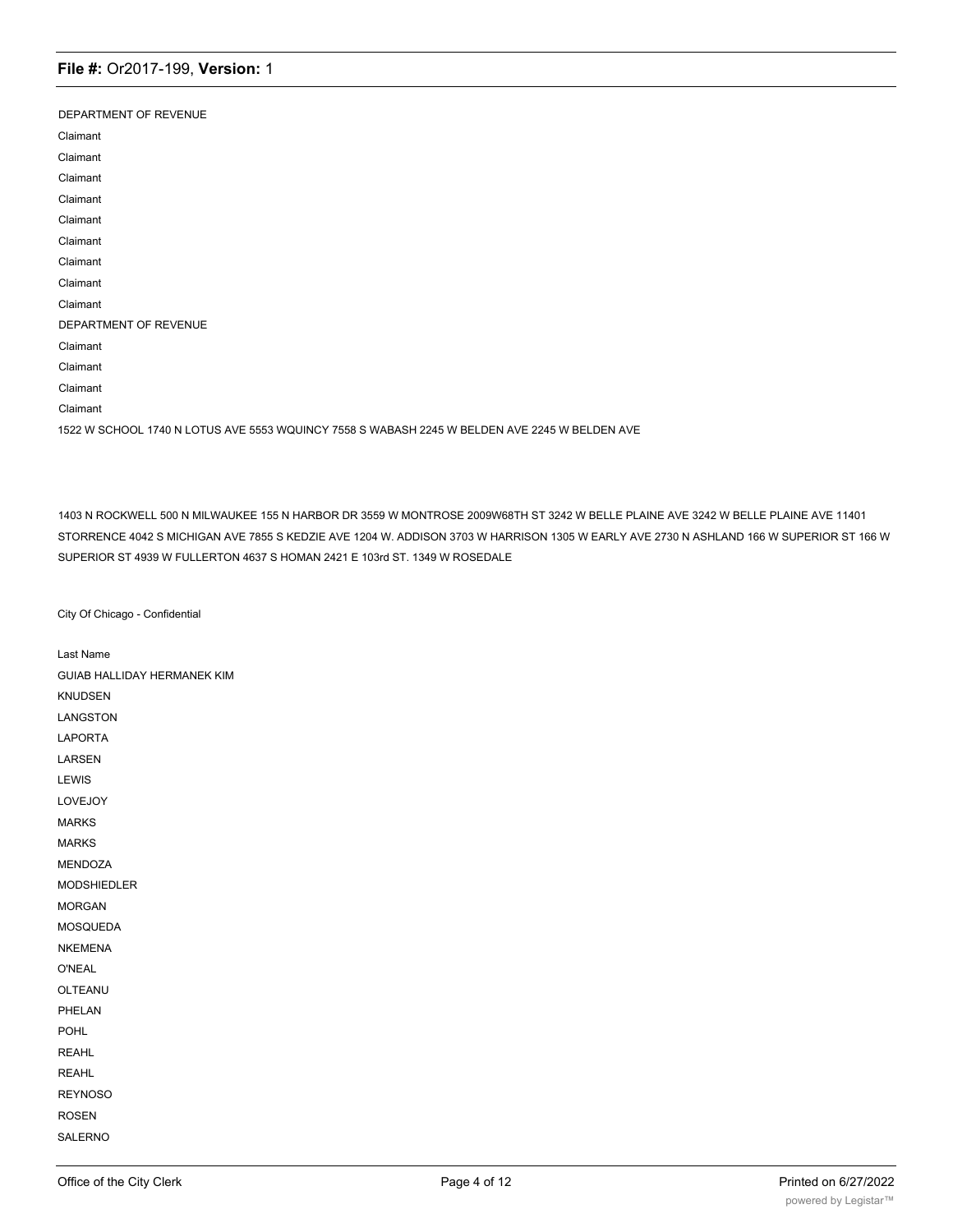| SCALLON                   |  |
|---------------------------|--|
| <b>SCHWARZ</b>            |  |
| SEITTER                   |  |
| SMITH                     |  |
| SMITH                     |  |
| <b>STALLINGS</b>          |  |
| STALLINGS<br>First Name   |  |
| <b>BRIAN</b>              |  |
| <b>CHRISTOPHER</b>        |  |
| <b>JOHN</b>               |  |
| SHIN                      |  |
| <b>SCOTT</b>              |  |
| MICHELLE                  |  |
| KEVIN                     |  |
| MARY                      |  |
| <b>JOHNNIE</b>            |  |
| <b>BRIAN</b>              |  |
| RICHARD                   |  |
| RICHARD                   |  |
| JOSE                      |  |
| <b>JOHN</b>               |  |
| SHYBELLA                  |  |
| JULIO                     |  |
| UJU                       |  |
| ARIUS                     |  |
| SABIN                     |  |
| <b>JAMES</b>              |  |
| <b>BEN</b>                |  |
| <b>DAVID</b>              |  |
| <b>DAVID</b>              |  |
| JOEL                      |  |
| <b>JOSPEH</b>             |  |
| ANTHONY                   |  |
| MEGAN                     |  |
| <b>BRADEN</b>             |  |
| <b>ELEANOR</b>            |  |
| RAMON                     |  |
| <b>ALEXANDRA</b>          |  |
| <b>SHIRLEY</b>            |  |
| <b>SHIRLEY</b><br>Address |  |
| 6440 N FRANCISCO AVE      |  |
| 3505 N. ASHLAND AVE.      |  |
| 1655 WEST BYRON           |  |
| 10320 STRATHMORE HALL ST  |  |
| 2224 N. DAYTON St.        |  |
| 2320 W. GARFEILD BLVD     |  |
| 2939 N. OAKLEY AVE        |  |
| 4951 W PENSACOLA          |  |
| 3101 W83RDST              |  |

2156 W 115th St 115th St 115th St 115th St 115th St 115th St 115th St 115th St 115th St 115th St 115th St 115<br>215th St 115th St 115th St 115th St 115th St 115th St 115th St 115th St 115th St 115th St 115th St 115th St 11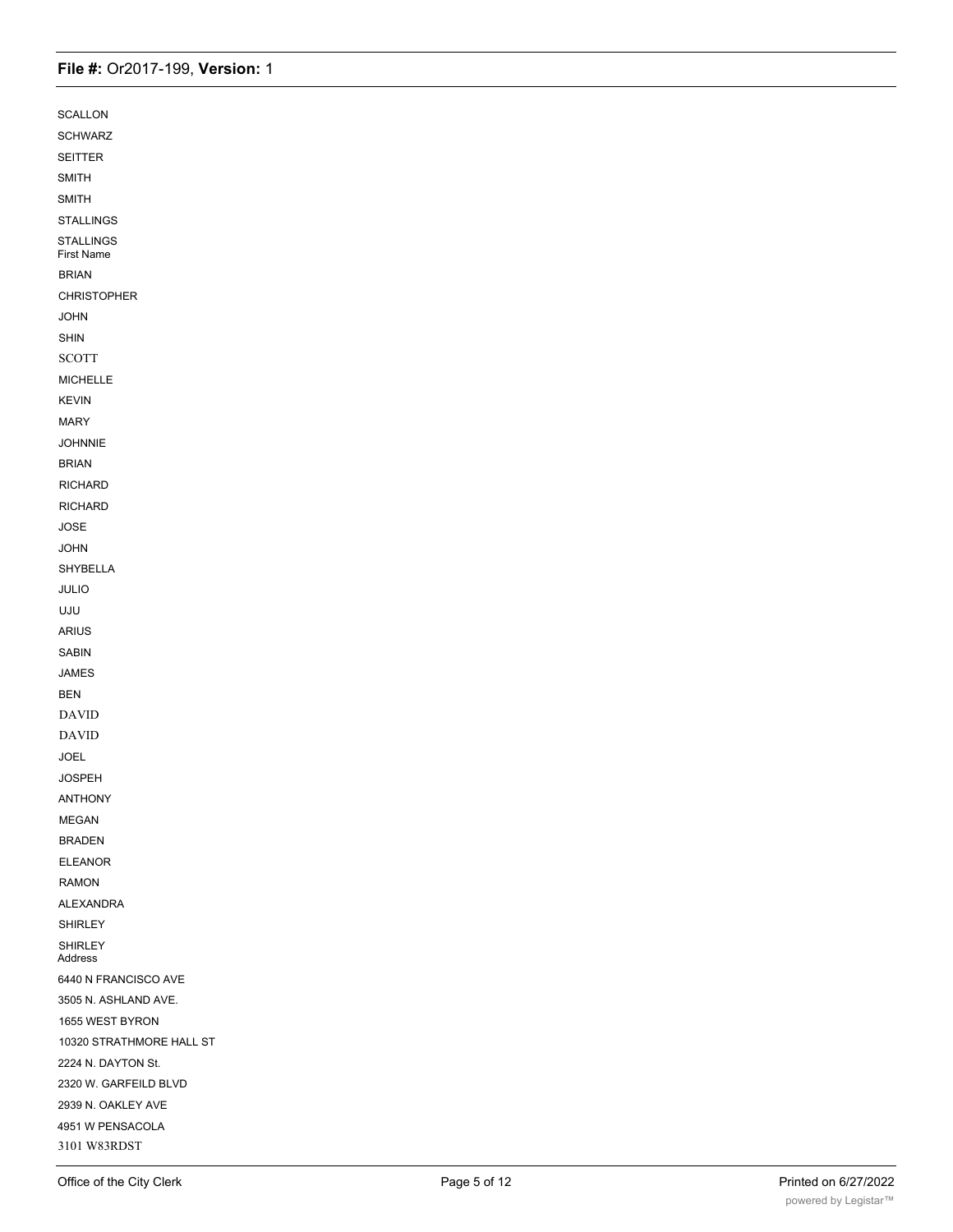2156 W 115th ST 2113 N LAKEWOODAVE 2113 N. LAKEWOODAVE 3013 S TRIPP AVE 5477 S HYDE PARK BLVD 14113 S STEWART 3737 S RIDGELAND 1415 W. LUNT AVE 11635 S ELIZABETH ST 7017 N TRIPP AVE 4553 N MAGNOLIA AVE 550 TIMBER RIDGE DR. 425 W. OAKDALE AVE 425 W OAKDALE AVE 1936 S 49TH AVE 2228 N. SEELEY 1109 S MAYFIELD 9624 S. LONGWOOD DR. 1323 CROMWELL CT 1310 WAVELAND 2001 S MICHIGAN AVE 5225 N SAWYER AVE 8740 S TROY 8740 S TROY City CHICAGO CHICAGO CHICAGO ROCKVILLE CHICAGO CHICAGO CHICAGO CHICAGO CHICAGO CHICAGO CHICAGO CHICAGO CHICAGO CHICAGO RIVERDALE BERWYN CHICAGO CHICAGO LINCOLNWOOD CHICAGO CAROL STREAM CHICAGO CHICAGO CICERO CHICAGO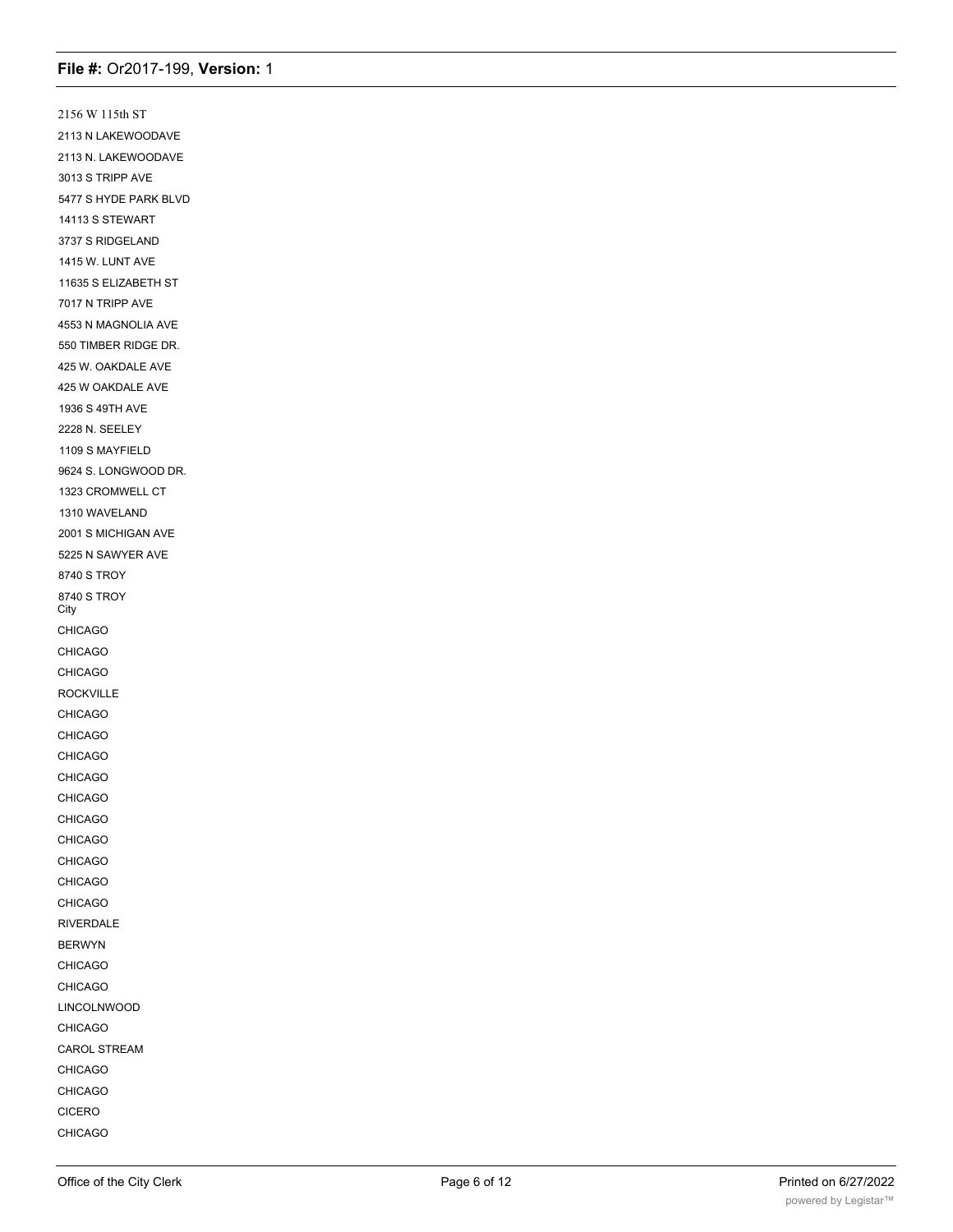| CHICAGO                                       |  |
|-----------------------------------------------|--|
| CHICAGO                                       |  |
| <b>VERNON HILLS</b>                           |  |
| CHICAGO                                       |  |
| CHICAGO                                       |  |
| CHICAGO                                       |  |
| EVERGREEN                                     |  |
| EVERGREEN<br>State                            |  |
| IL IL IL                                      |  |
| <b>MD</b>                                     |  |
| IL                                            |  |
| IL                                            |  |
| IL                                            |  |
| IL                                            |  |
| IL                                            |  |
| IL                                            |  |
| IL                                            |  |
| IL                                            |  |
| IL                                            |  |
| IL                                            |  |
| IL                                            |  |
| IL                                            |  |
| IL                                            |  |
| IL                                            |  |
| $\mathsf{IL}$                                 |  |
| IL                                            |  |
| IL                                            |  |
| IL                                            |  |
| IL                                            |  |
| IL                                            |  |
| IL                                            |  |
| $\mathsf{IL}$                                 |  |
| $\mathsf{IL}$                                 |  |
| $\mathsf{IL}$                                 |  |
| $\mathsf{IL}$                                 |  |
| $\mathsf{IL}$                                 |  |
| $\mathsf{IL}$                                 |  |
| $\ensuremath{\mathsf{IL}}\xspace$             |  |
| $\ensuremath{\mathsf{IL}}\xspace$<br>Zip Code |  |
| 60645                                         |  |
| 606571313                                     |  |
| 60613                                         |  |
| 20889                                         |  |
| 60614                                         |  |
| 60609                                         |  |
| 60618                                         |  |
| 60641                                         |  |
| 60652                                         |  |
| 60643                                         |  |

60614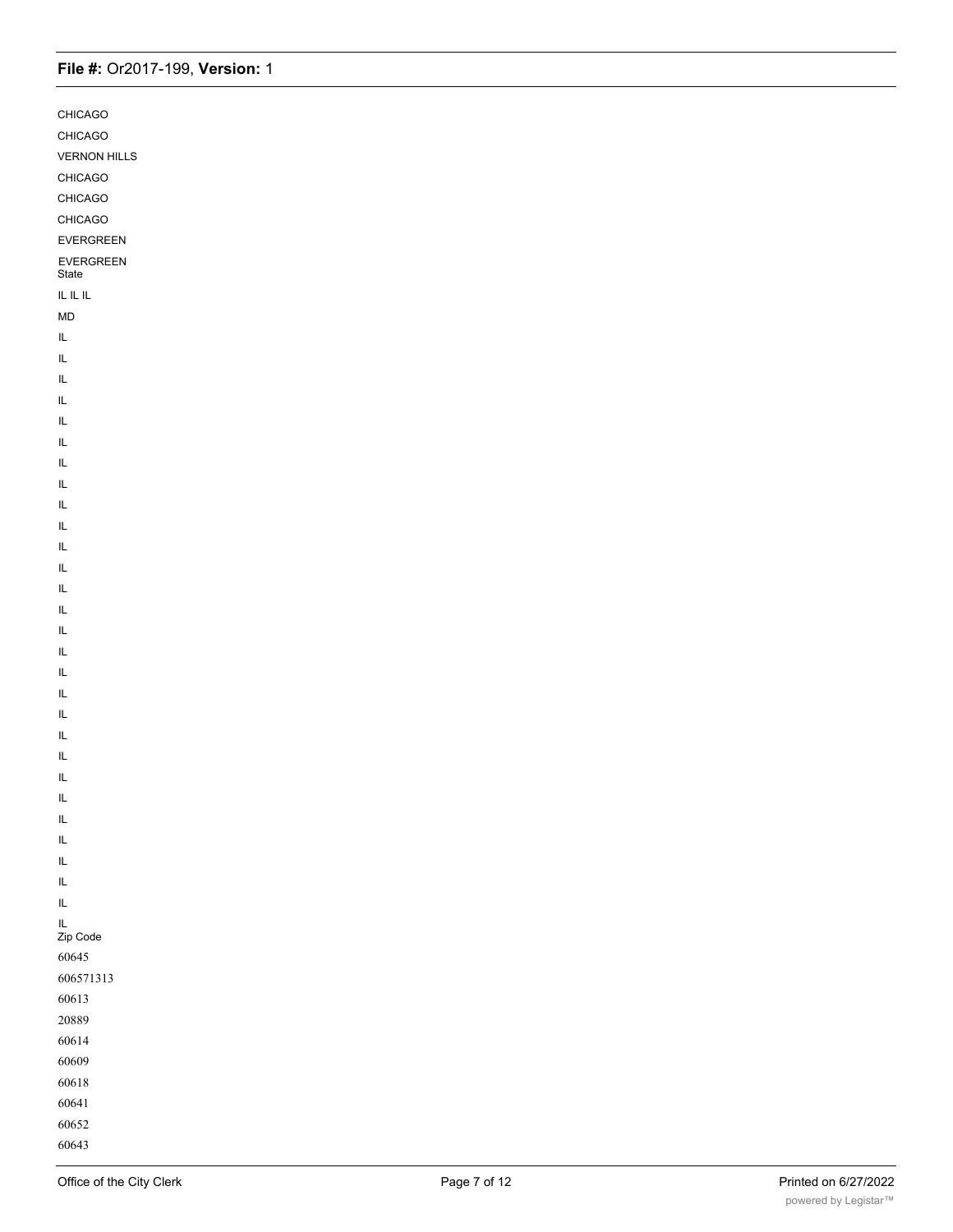| 60614        |                                                                                                                                                           |
|--------------|-----------------------------------------------------------------------------------------------------------------------------------------------------------|
| 60614        |                                                                                                                                                           |
| 60623        |                                                                                                                                                           |
| 60615        |                                                                                                                                                           |
| 60827        |                                                                                                                                                           |
| 60402        |                                                                                                                                                           |
| 60626        |                                                                                                                                                           |
| 60643        |                                                                                                                                                           |
| 60712        |                                                                                                                                                           |
| 60640        |                                                                                                                                                           |
| 60188        |                                                                                                                                                           |
| 60657        |                                                                                                                                                           |
| 60657        |                                                                                                                                                           |
| 60804        |                                                                                                                                                           |
| 60647        |                                                                                                                                                           |
| 60644        |                                                                                                                                                           |
| 60643        |                                                                                                                                                           |
| 60061        |                                                                                                                                                           |
| 60613        |                                                                                                                                                           |
| 60616        |                                                                                                                                                           |
| 60625        |                                                                                                                                                           |
| 60805        |                                                                                                                                                           |
| 60805<br>DOL |                                                                                                                                                           |
|              | 01/10/2016 03/11/2016 10/13/2015 03/29/2016 11/05/2015 08/22/2016 10/12/2016 09/12/2016 01/20/2017 01/29/2017 04/02/2016 04/02/2016 06/20/2014 01/24/2017 |
|              | 01/22/2017 04/10/2016 01/05/2016 01/02/2016 07/03/2016 03/25/2016 01/03/2016 01/20/2017 01/20/2017 03/03/2016 04/29/2016 10/13/2016 03/02/2016 04/22/2016 |
|              | 12/26/2015 04/23/2016 04/04/2016 12/10/2015 12/10/2015                                                                                                    |
| Payee        | <b>Total Paid</b>                                                                                                                                         |
|              | \$116.60 Claimant                                                                                                                                         |
|              |                                                                                                                                                           |
|              | \$326 41 Claimant                                                                                                                                         |
|              | \$223.69 Claimant                                                                                                                                         |
|              | \$292.59 Claimant                                                                                                                                         |
|              | \$628 31 Claimant                                                                                                                                         |
|              | \$549.52 Claimant                                                                                                                                         |
|              | \$960.00 Claimant                                                                                                                                         |
|              | \$405.14 Claimant                                                                                                                                         |
|              | S53.15Claimant                                                                                                                                            |
|              |                                                                                                                                                           |
|              | \$381.18 Claimant                                                                                                                                         |
|              | S51 28DEPARTMENT OF REVENUE                                                                                                                               |
|              | \$163 40 Claimant                                                                                                                                         |
|              | S916.00 Claimant                                                                                                                                          |
|              | \$97.81Claimant                                                                                                                                           |
|              | S180 34 Claimant                                                                                                                                          |
|              | S219.58 Claimant                                                                                                                                          |
|              | \$73 15Claimant                                                                                                                                           |
|              | \$49.69Claimant                                                                                                                                           |
|              | S119 01 Claimant                                                                                                                                          |
|              | S125 00 Claimant                                                                                                                                          |
|              | \$57 26Claimant                                                                                                                                           |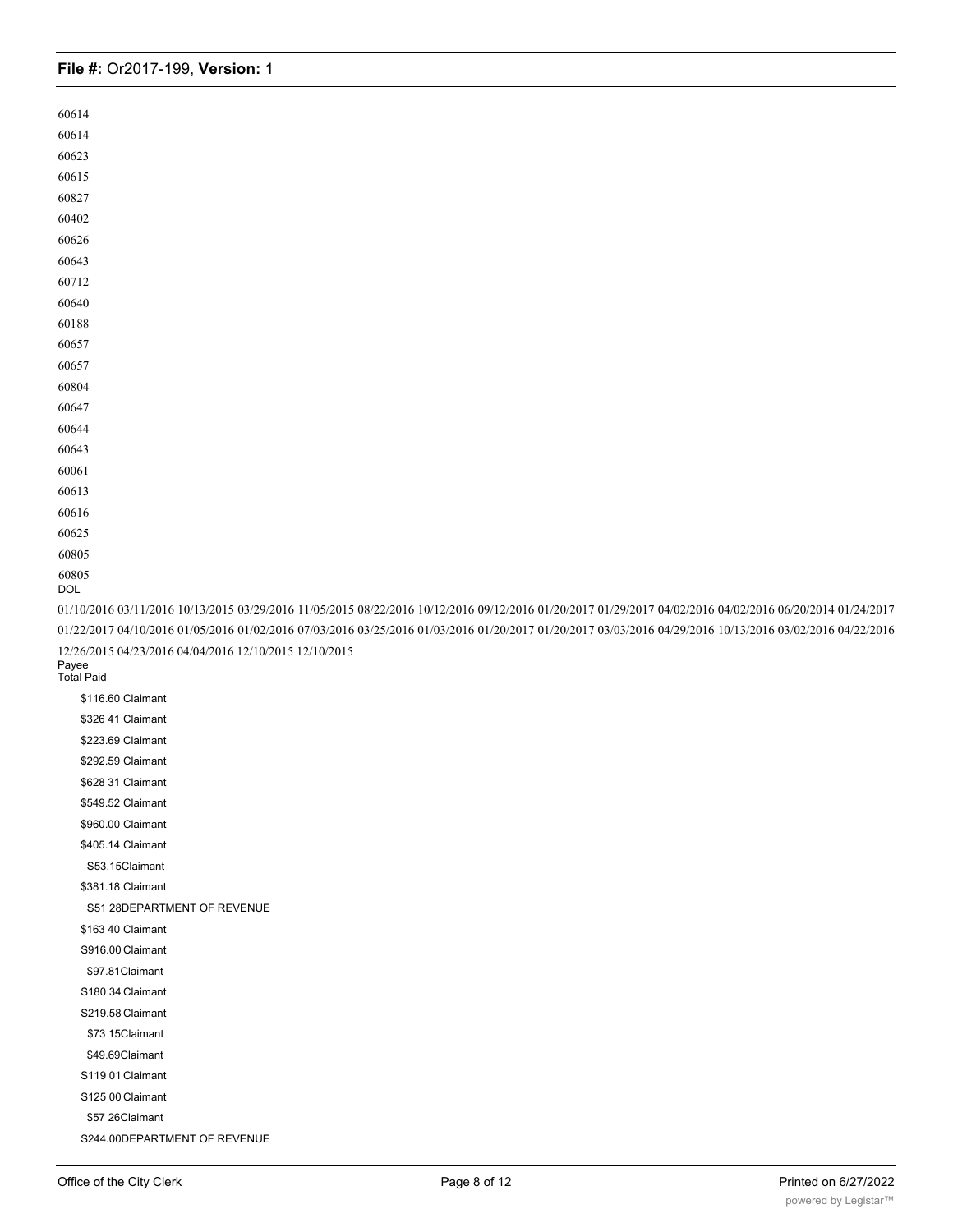\$168 40 Claimant S101 25 Claimant \$122 03 Claimant \$446 72 Claimant \$591 71 Claimant \$89.06Claimant \$44.16Claimant \$124 54 Claimant \$116 04 Claimant \$73.20DEPARTMENT OF REVENUE \$209.90 Claimant Location of Accident

3025 N WESTERN AVE 3246 W ADDISON 166 E LAKE STREET 3605 W FOSTOR AVE 2100 N SHEFFIELD AVE. 4710 S WESTERN AVE 2939 N OAKLEY AVE 4220 N ELSTON 8108 S WESTERN AVE 1700 E103RDST. 200 W FULLERTON PKWY 200 W FULLERTON PKWY 2459 S DRAKE 500 S COLUMBUS 6700 E 67TH ST 928 W CERMAK RD 2098 WDIVERSEY 10305 S DR MARTIN 6601 N WESTERN AVE 200 W FULLERTON PKWY 3374 N CLARK 6399 N BROADWAY 6399 N BROADWAY 5166 W FLOURNOY 1209 W47TH ST. 1109 S MAYFIELD 1064 W WINONA 5851 N. RIDGE AVE 3651 W ADDISON 2742 N MILWAUKEE AVE 3601 W FOSTER AVE 2260 E 103RD ST 2260 E 103RD ST

City Of Chicago - Confidential Last Name STOTT TAYLOR UHLARIK VAUGHAN VITALE VYAS WEISBARD WILLIAMS YOUSUF ZAGORSKI Total of Split Total of Split First Name YVONNE STEPHANIE STEPHANIE **SCHUYLER** TRACIE HINA PHYLLIS JENNIFER AMBEREEN RANDOLPH Number Claims. 63 Number Claims. 69 Address 5230 N MCVICKER 7823 S. CLYDE AVE 8515 KEDVALE AVENUE 4139 N BELL 8537 WINNEMAC 3110 WARBLER PL 100 E BELLEVUE PL 2530 W HARRISON ST 700 SHERMAN STREET 7020 JONQUIL Amount \$21,661 22 Amount \$24,193 41 IL IL IL IL IL **City** 

CHICAGO CHICAGO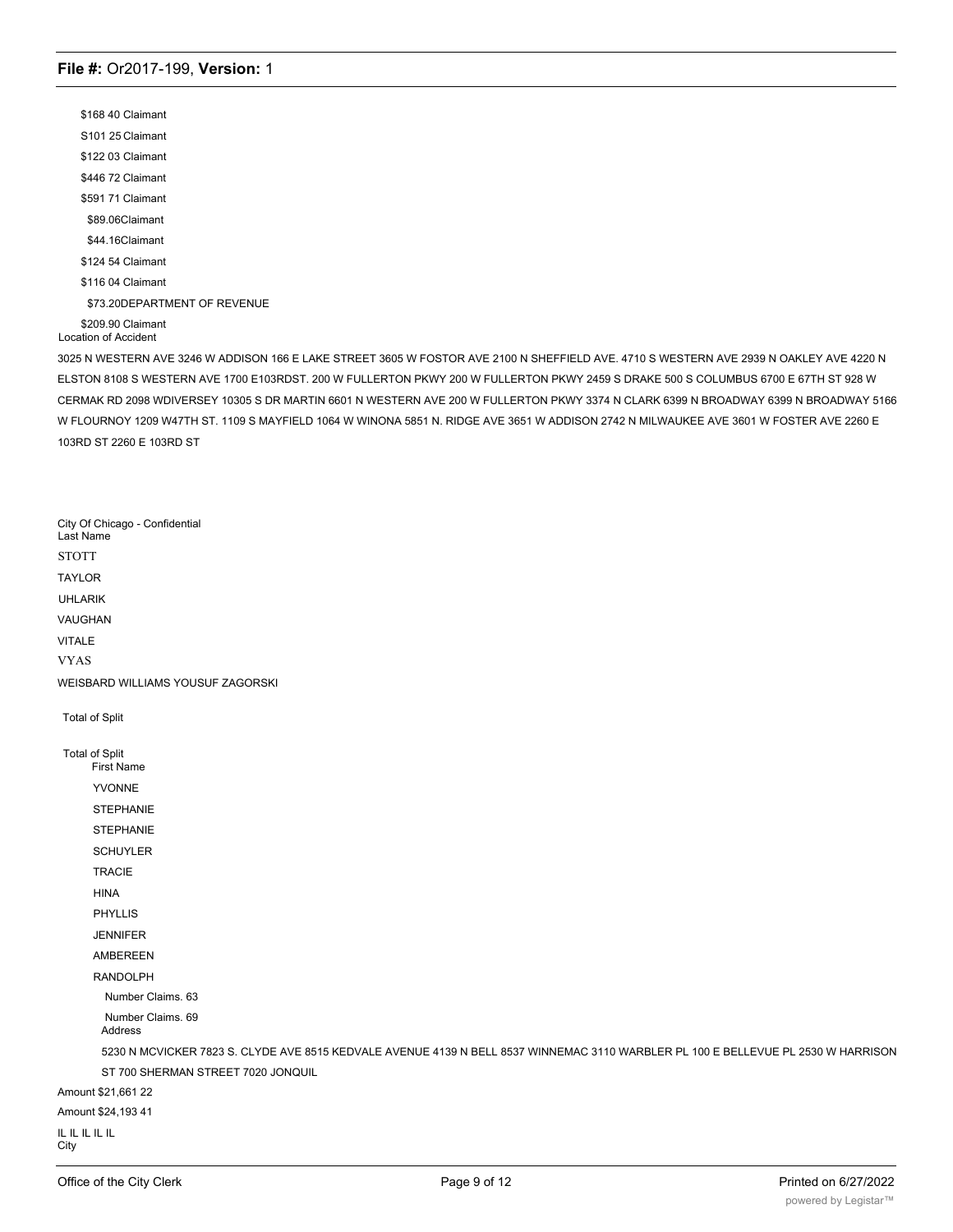| <b>CHICAGO</b>              |                                                                                                               |
|-----------------------------|---------------------------------------------------------------------------------------------------------------|
| <b>CHICAGO</b>              |                                                                                                               |
| <b>SKOKIE</b>               |                                                                                                               |
| <b>CHICAGO</b>              |                                                                                                               |
| <b>CHICAGO</b>              |                                                                                                               |
| HIGHLAND PARK IL            |                                                                                                               |
| <b>CHICAGO</b>              | IL                                                                                                            |
| <b>CHICAGO</b>              | IL                                                                                                            |
| <b>DOWNERS</b>              | IL                                                                                                            |
| <b>NILES</b><br>Zip Code    | IL                                                                                                            |
| 60630                       |                                                                                                               |
| 60649                       |                                                                                                               |
| 60076                       |                                                                                                               |
| 60618                       |                                                                                                               |
| 847650072                   |                                                                                                               |
| 60035                       |                                                                                                               |
| 60611                       |                                                                                                               |
| 60612                       |                                                                                                               |
| 60515                       |                                                                                                               |
| 60714<br><b>DOL</b>         |                                                                                                               |
| <b>Total Paid</b>           | 02/15/2016 08/07/2016 02/26/2016 01/16/2017 06/02/2016 03/31/2016 11/12/2015 07/20/2016 05/02/2016 01/19/2017 |
| Payee                       | \$20.00 \$1,483.19 \$149.36 \$167.41 \$520 42 \$146 50 \$597 87 \$206 97 \$198 37 \$186.20                    |
| <b>Location of Accident</b> | Claimant Claimant Claimant Claimant Claimant Claimant Claimant Claimant Claimant Claimant                     |
| 3200 N Kedzie               |                                                                                                               |
| 7619 S CLYDE                |                                                                                                               |
| 5827 N RIDGE AAVE           |                                                                                                               |
| 2323 W IRVING PARK RD       |                                                                                                               |
| 388 W WILSON                |                                                                                                               |
| 1100 W HOLLYWOOD            |                                                                                                               |
| 732 N CLARK                 |                                                                                                               |
| 1800 W HURON                |                                                                                                               |
| 1250 E 60th St              |                                                                                                               |

4510 W PETERSON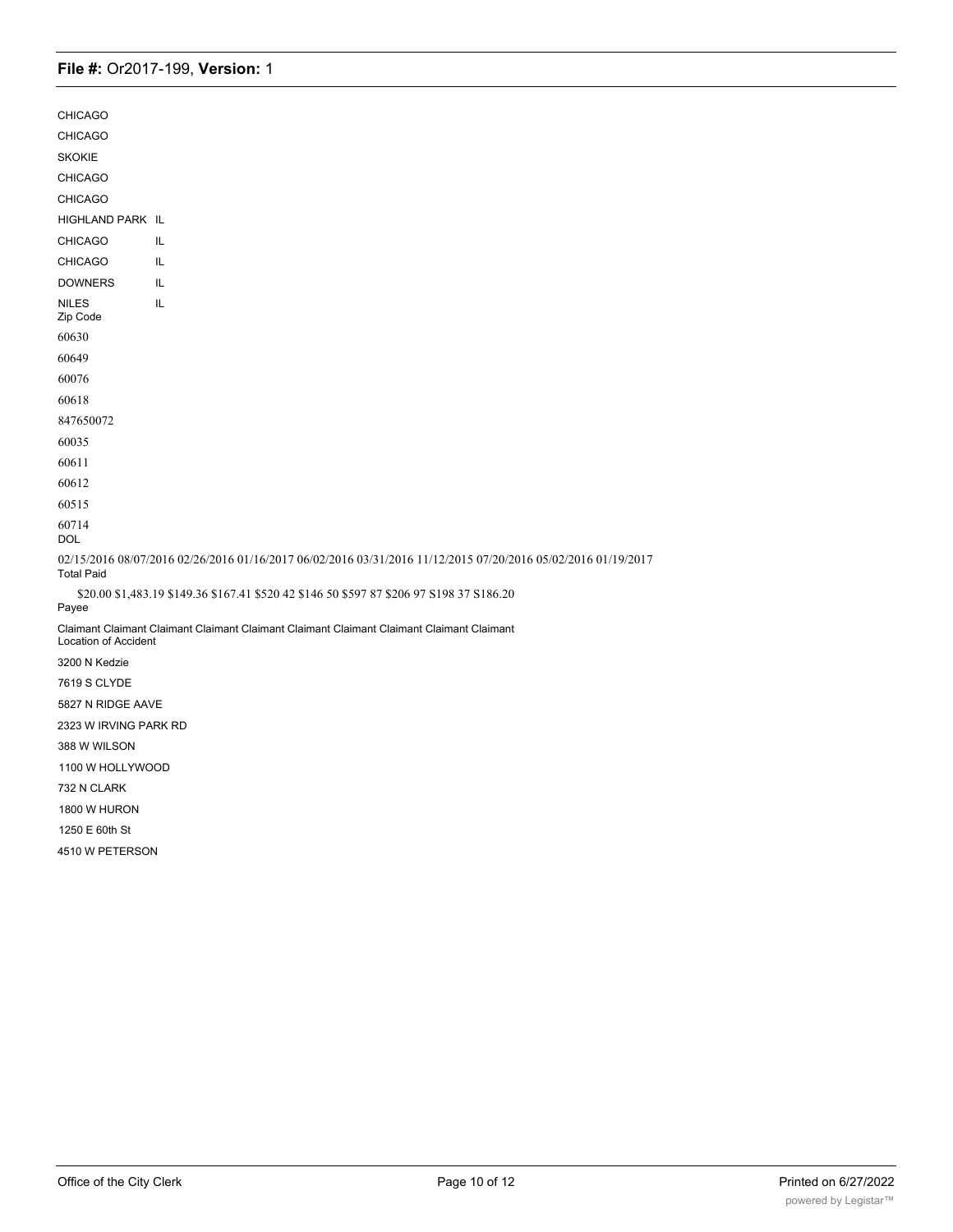City Of Chicago - Confidential

## **Chicago, ,2Q\_n\_**

**To the President and Member of the City Council:**

**Your ^mmittee on Finance, having had under consideration an order authorizing the payment of various small claims against the City of Chicago.**

**having had the same under advisement, begs leave to report and recommend that Your Honorable Body pass the proposed order transmitted herewith.**

**This recommendation was concurred in by ^ viva voce vote of the) member of the committee (with dissenting vote(s)).** -

**Respectfully submitted.**